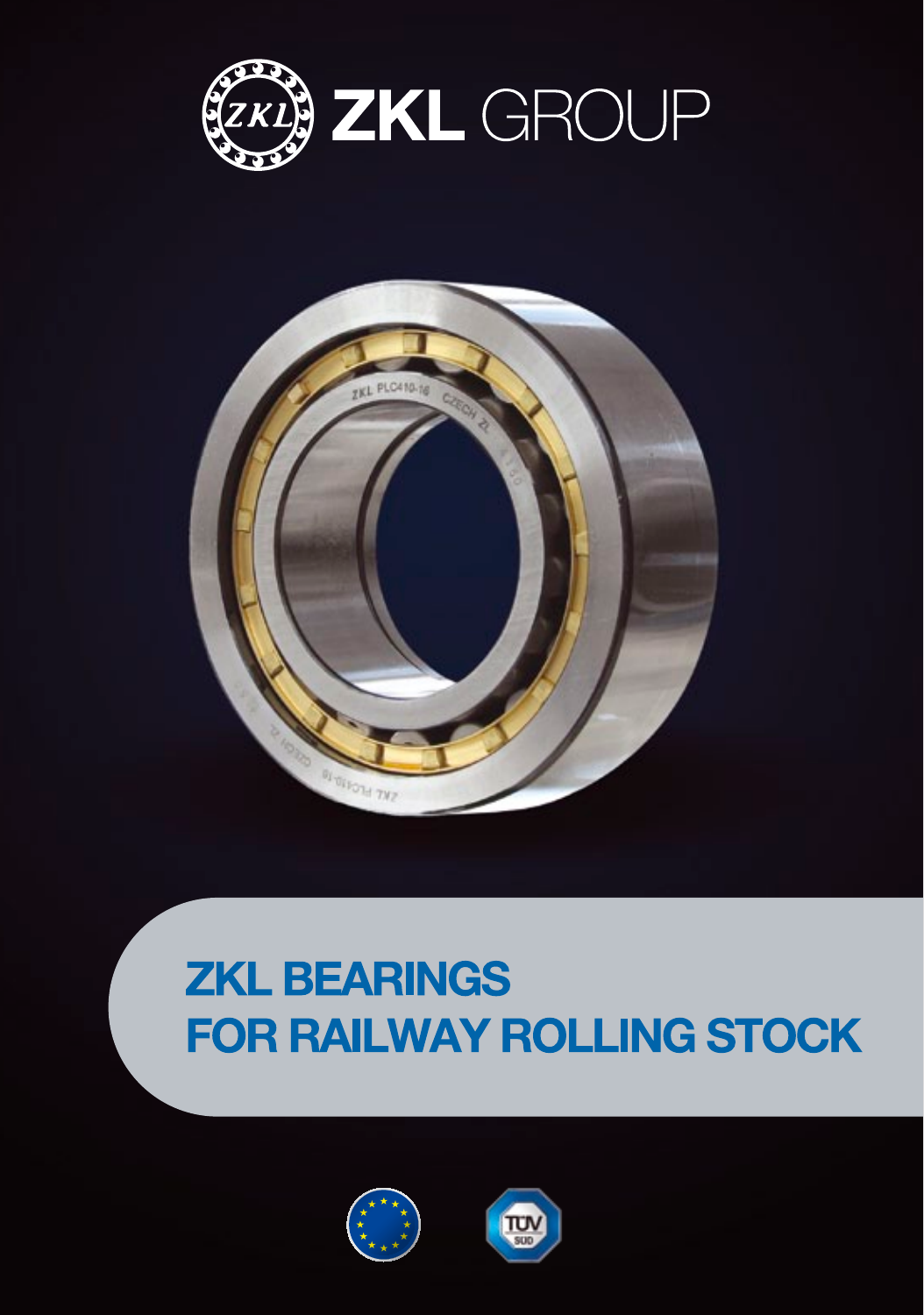



## ZKL Bearings for Railway Rolling Stock







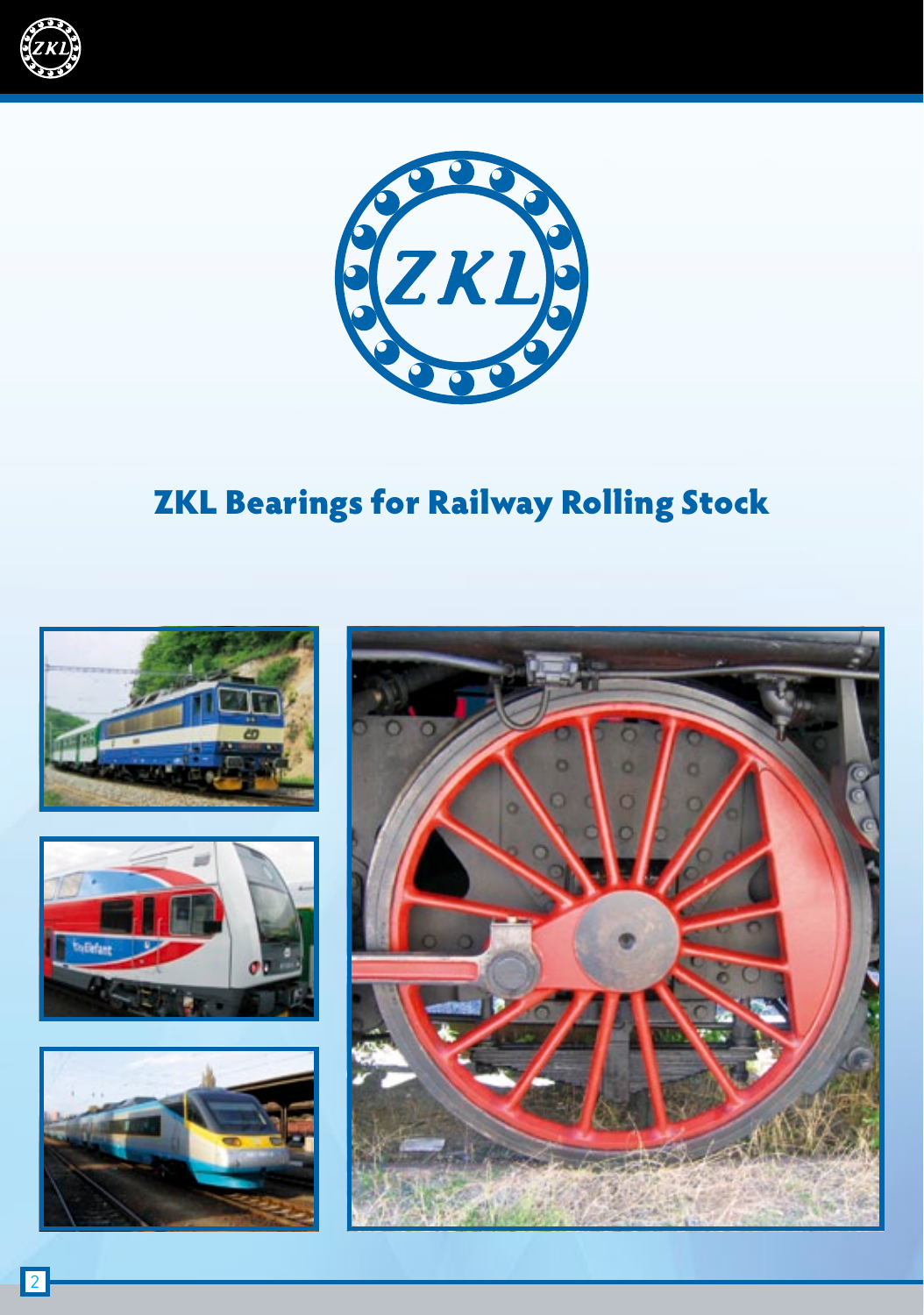





## ZKL Bearings for Railway Rolling Stock

Railway industry is a very prospective sector worldwide and therefore ZKL pays particular attention to bearings for railway rolling stock. The production assortment of these bearings comprises bearings both for various kinds of tractions, pumps and blowers as well as for railway axles. The development and production of ZKL railway bearings match the requirements of CSN EN 12080 Standard "Railway Applications – Bearings for Axleboxes – Roller Bearings" and of UIC 510-1 International Standard dealing with technical requirements for railway cars travel gears. The design of bearings is using most modern design SW. Parameters examination is carried out by tests of bearings on own testing stations in conformity with ZKL methodics, with UIC 515-5 Standard "Methods Used for Testing of Axleboxes" and with CSN EN 12082 Standard "Railway Applications – Axleboxes – Performance Testing".

Bearings for traction motors of electric locomotives and driving wagons of electric multiple unit trains represent a special category of railway bearings. ZKL broadens out its production assortment by cylindrical roller bearings of NU and NJ design groups with HJ angle rings. Serial shipments of these bearings will start soonest after finishing performance tests in year 2011.

## ZKL Roller Bearings for Railway Axleboxes

These bearings are particularly suitable for accommodation of high radial as well as shock axial loads at high speed frequencies. They are available either with machined brass cage or polyamide cage. The optimized inner design of ZKL bearings enables perfect lubrication under any operational conditions. The bearings PLC 410-33/34-2 are designed for travelling speeds up to 200 km/hr. Cylindrical roller bearings enable the advantage of easy installation with bearing housing on axle shaft.



#### **ZKL Spherical Roller Bearings**

They are suitable for accommodation of high radial loads. Their design enables to accommodate also substantial axial loads in both directions at the same time. These bearings are self-aligning and therefore can align certain misalignments or shaft deflections. For these characteristics they find wide applications wherever high loads need to be accommodated. This is particular in transmission boxes, blower drives and in some axles.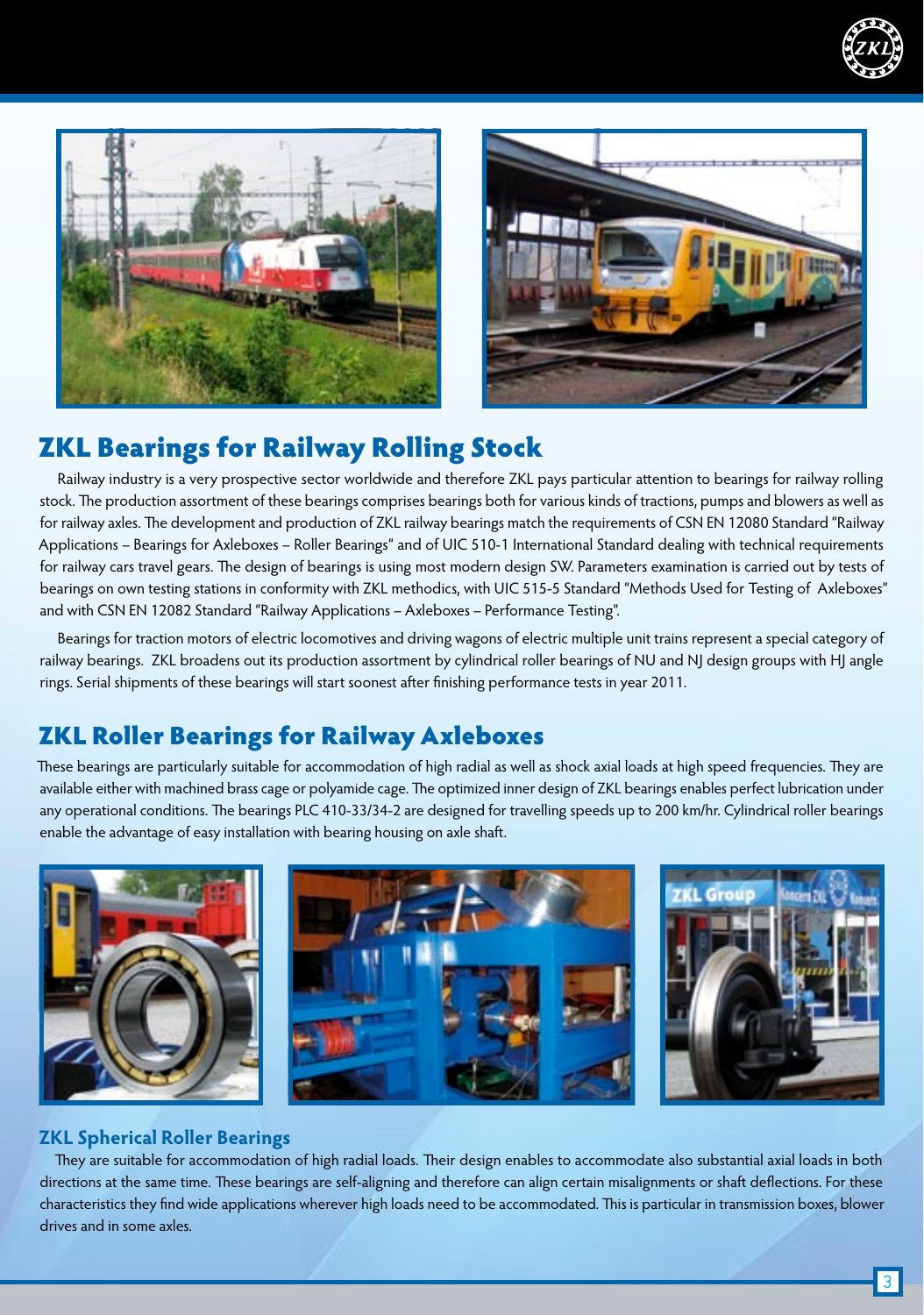



#### **ZKL offers cylindrical roller bearings for Y25 bogies also with bearing housing 80V.**

ZKL is offering the clients also further services:

- **collaboration in projecting the bearings for new solutions**
- **cooperation in assembly processes proposals**
- **assistance in survey of bearings condition after operation and determination of failures and damages causes**
- **training of workers in bearing mounting**



#### **Basic instructions for using bearings PLC410 - 13/14 2 and PLC410 - 15/16 2 with cage from polyamide PA66**

**Transport and handling:** Bearing may not be subjected and handling to vibrations and impress during transport they may cause damage of rolling surfaces.

**Stocking:** Bearings must be stocked in original wrapping from producer. Storage area must have continual temperature at intervals 20±5ºC and relative humidity up to the 60%. Failure cover or storing conditions markedly lowers stainless property.

**Assembly:** Assemblies of bearing have to be done by a trained person. Read this basic instruction before assembly of bearings begins,. Look over bearing and check their mark, whether it matches to contracted requirements, and technical acceptance terms. After assembly of outer bearings ring to the axle boxes it is necessary perform lubrication with authorized plastic lubricant in quantities 0,6 kg for lubrication by hand or 0,7 kg for lubrication fulfilling equipment. It isn't necessary to remove protective compound before assembly. Places which are necessary to fill by plastic grease are marked on enclosed picture. For easier assembly it is advice to heat up inner bearing ring in oil bath or use inductive heating arrangement. Warming - up

of inner bearing ring can be done up to the temperature 115ºC.To finalize assembly it is necessary to use suitable mounting device for guiding rollers on inner bearing ring. Outer and inner bearings ring with rollers and cage (assembly semi-units) of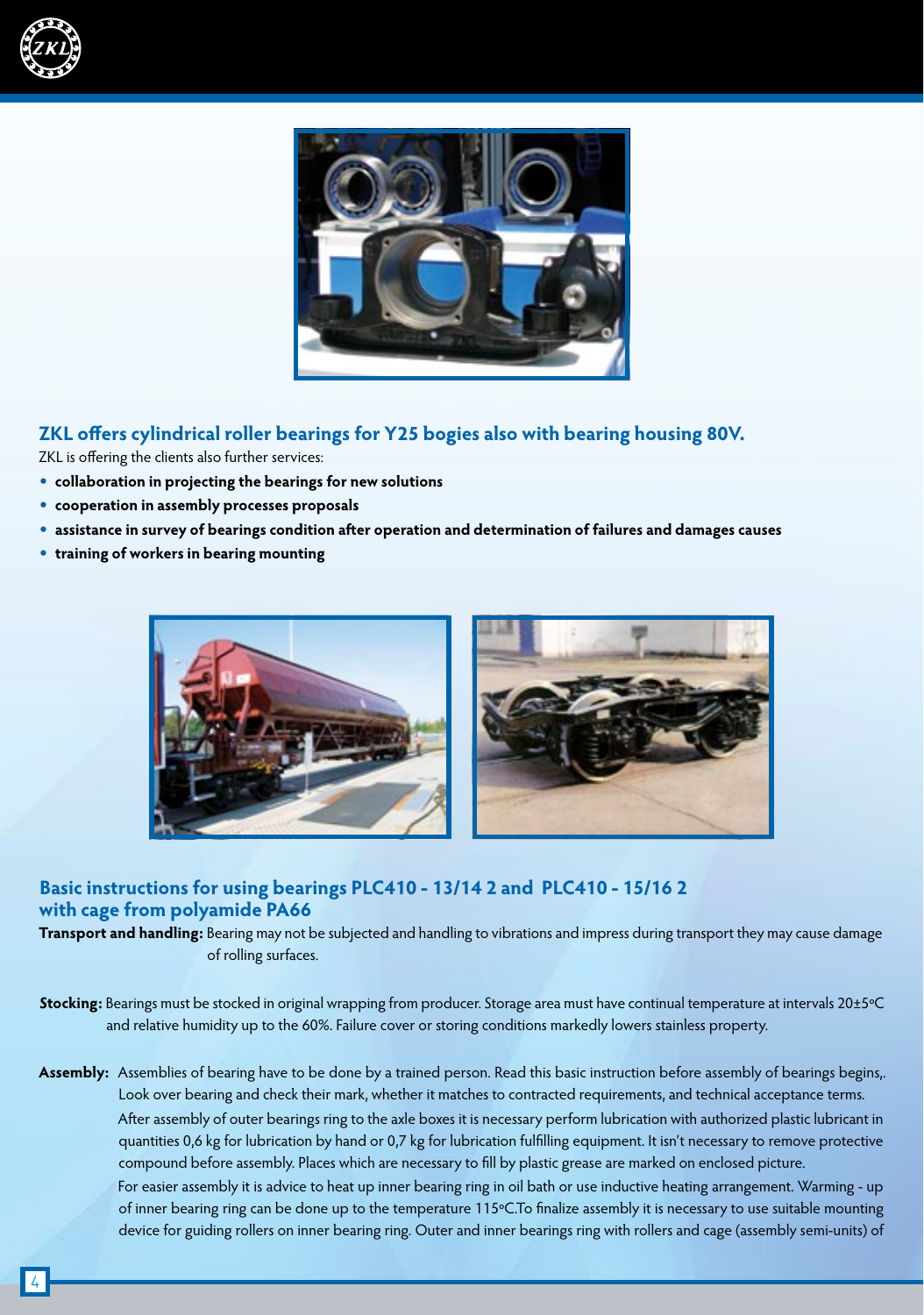

appropriate bearings are put into axle box by un-marked face to one another. In case this condition isn't kept, it may lead to destruction of plastic cage (see a picture below).

**Exercise of bearing:** Bearings are assembled mainly on axles of railway's wheel set. Bearing must be lubricated by authorized plastic lubricant. Kinds of lubricants are approved and can be recommend by producer of bearing.



#### **Assembly Configuration**

#### **ZKL Spherical Roller Bearings**

They are suitable for accommodation of high radial loads. Their design enables to accommodate also substantial axial loads in both directions at the same time. These bearings are self-aligning and therefore can align certain misalignments or shaft deflections. For these characteristics they find wide applications wherever high loads need to be accommodated. This is particular in transmission boxes, blower drives and in some axles.

### Cylindrical Roller Bearings for Traction Motors

The bearings are designed to meet the criteria for economic operation with long service life and reliability. The traction motors bearings operate at running conditions of high loads and speed frequencies. Therefore they are designed in higher tolerance class (P5) and greater radial clearance (C3, C4). Heat treatment of bearing rings guarantees dimensional stabilization of components for operation at higher temperatures (S1). The inner design of bearings ensures their high axial load capability in operation. The bearings are manufactured with machined brass cage centered by cylindrical rollers (M). The execution of cage and guiding surfaces is designed to obtain optimum lubrication and low heat generation. Boundary dimensions of bearings are given in table data section.

#### **Certificates**

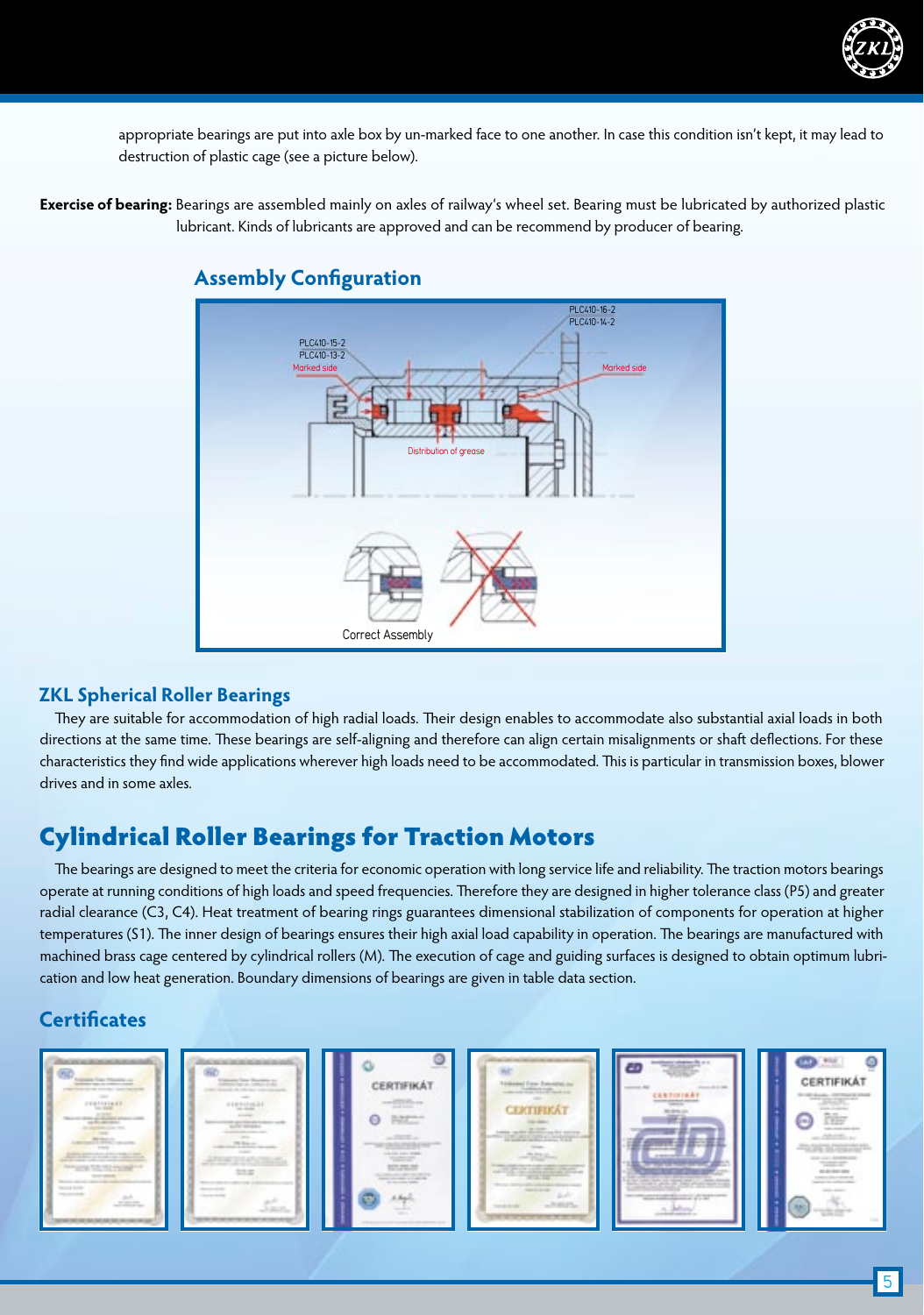

#### **Jednořadá válečková ložiska**

| <b>Bearing</b><br><b>Designation</b> |                     |     | <b>Boundary Dimensions</b> |    |                             |                                        |                         |    |       |       |       |       |             |                          |  |  |
|--------------------------------------|---------------------|-----|----------------------------|----|-----------------------------|----------------------------------------|-------------------------|----|-------|-------|-------|-------|-------------|--------------------------|--|--|
|                                      | Angle<br>Ring       | d   | D                          | B  | r, min                      | $\sqrt{r_{s1}$ min                     | $\overline{\mathbf{a}}$ | b  | Е     |       | н     |       | $\mathbf n$ | -S                       |  |  |
|                                      |                     |     |                            |    |                             |                                        |                         |    |       |       |       |       |             |                          |  |  |
| <b>NU309EM</b>                       |                     | 45  | 100                        | 25 | $\overline{.5}$             |                                        |                         |    | 88,5  | 58,5  | 82,5  |       |             | 2,9                      |  |  |
| <b>NJ315EM</b>                       | <b>HI315E</b>       | 75  | 160                        | 37 | 2,1                         | $\sim$<br>$\mathcal{L}$ , $\mathsf{I}$ | 16,5                    |    | 143   | 95    | 133,4 | 104,6 |             |                          |  |  |
| <b>NJ2216EM</b>                      |                     | 80  | 140                        | 33 |                             |                                        |                         |    | 128,3 | 94,3  | 121,5 | 101,1 |             |                          |  |  |
| <b>NJP2216EM</b>                     |                     | 80  | 140                        | 33 |                             |                                        |                         |    | 128,3 | 94,3  | 121,5 | 101,1 | 4,5         |                          |  |  |
| <b>NJ318EM</b>                       | HJ318E              | 90  | 190                        | 43 |                             |                                        | 18,5                    | 12 | 169,5 | 113,5 | 158,3 | 124,7 |             |                          |  |  |
| <b>NU2220EM</b>                      |                     | 100 | 180                        | 46 | $\sim$<br>$\mathcal{L}_{1}$ | 2,1                                    |                         |    | 163   | 119   | 154,2 |       |             | $\overline{\phantom{0}}$ |  |  |
| <b>NJ320EM</b>                       | <b>HI320E</b>       | 100 | 215                        | 47 |                             |                                        | 20,5                    | 13 | 191,5 | 127,5 | 178,7 | 140,3 |             |                          |  |  |
| <b>NU322EM</b>                       |                     | 110 | 240                        | 50 |                             |                                        |                         |    | 213   | 141   | 198,6 |       |             | 4                        |  |  |
| <b>NJ324EM</b>                       | HJ324E              | 120 | 260                        | 55 |                             |                                        | 22,5                    | 14 | 230   | 154   | 214,8 | 169,2 |             |                          |  |  |
| <b>NJ326EM</b>                       | H <sub>1326</sub> E | 130 | 280                        | 58 |                             |                                        | 23                      | 14 | 247   | 167   | 230,2 | 183,8 |             |                          |  |  |
| <b>NU330EM</b>                       |                     | 150 | 320                        | 65 |                             | 4                                      |                         |    | 286   | 190   | 266,8 |       |             | 5,5                      |  |  |

#### **Special Single Row Cylindrical Roller Bearings for Railway Rolling Stock Axles**

| <b>Bearing</b><br><b>Designation</b> |     |     |    | <b>Boundary Dimensions</b>      | <b>Basic Load Rating</b> | <b>Fatigue Load</b> |       |     |     |                                              |       |
|--------------------------------------|-----|-----|----|---------------------------------|--------------------------|---------------------|-------|-----|-----|----------------------------------------------|-------|
|                                      |     |     |    | <b>Static</b><br><b>Dynamic</b> | Limit                    |                     |       |     |     |                                              |       |
|                                      | d   | D   | в  | r. min                          | $r_{1s}$ min             | d.                  | d,    |     |     | $\mathsf{C}_{\scriptscriptstyle\mathrm{or}}$ | Pu    |
|                                      |     |     |    | mm                              |                          | kN                  |       |     |     |                                              |       |
| PLC 410-13                           | 120 | 240 | 80 |                                 | 7,5                      | 160,8               |       | 150 | 553 | 742                                          | 75,86 |
| PLC 410-13-2                         | 120 | 240 | 80 |                                 | 7,5                      | 160,8               |       | 150 | 553 | 742                                          | 75,86 |
| PLC 410-14                           | 120 | 240 | 80 |                                 | 7,5                      |                     | 160,8 | 150 | 553 | 742                                          | 75,86 |
| PLC 410-14-2                         | 120 | 240 | 80 |                                 | 7,5                      |                     | 160,8 | 150 | 553 | 742                                          | 75,86 |
| PLC 410-15                           | 130 | 240 | 80 |                                 | 7,5                      | 170,5               |       | 159 | 517 | 752                                          | 76,25 |
| PLC 410-15-2                         | 130 | 240 | 80 |                                 | 7,5                      | 170,5               |       | 159 | 517 | 752                                          | 76,25 |
| PLC 410-16                           | 130 | 240 | 80 |                                 | 7,5                      |                     | 170,5 | 159 | 517 | 752                                          | 76,25 |
| PLC 410-16-2                         | 130 | 240 | 80 |                                 | 7,5                      |                     | 170,5 | 159 | 517 | 752                                          | 76,25 |
| PLC 410-33-2                         | 130 | 240 | 80 |                                 | 7,5                      | 170,5               |       | 157 | 540 | 775                                          | 78,58 |
| PLC 410-34-2                         | 130 | 240 | 80 |                                 | 7,5                      |                     | 170,5 | 157 | 540 | 775                                          | 78,58 |

Inner ring can be supplied separately

Bearings comply with requirements of Czech CSN Standards , international ISO and EN Standards, UIC regulations and rules of Czech Railways.

#### **Double Row Spherical Roller Bearings for Railway Rolling Stock Axles**

|                  |                  |      |  |        |                            |                |                         | <b>Fatigue Load Limit</b>             |  |
|------------------|------------------|------|--|--------|----------------------------|----------------|-------------------------|---------------------------------------|--|
|                  | D                |      |  |        |                            | <b>Dynamic</b> | <b>Static</b>           | Pu                                    |  |
|                  |                  |      |  |        |                            |                | $\mathbf{v}_{\alpha r}$ |                                       |  |
| mm               |                  |      |  |        |                            |                |                         | kN                                    |  |
|                  |                  |      |  |        |                            |                |                         |                                       |  |
|                  | 180              | 60,3 |  | 4.5    | 8.3                        | 390            |                         | 66,96                                 |  |
| 110              | 200              | 69.8 |  | 4.5    | 8.3                        | 502            | 706                     | 75,49                                 |  |
| 130 <sup>2</sup> | 280              | 93   |  | 7.5    | 13,9                       | 904            | 1130                    | 111,11                                |  |
| 140              | 250              | 68   |  |        | 11.1                       | 605            | 822                     | 82,04                                 |  |
| 170              | 310              | 110  |  | 7.5    | 13.9                       | 1280           | 1880                    | 176,31                                |  |
| 190              | 340              | 120  |  |        | 16.7                       | 1550           | 2420                    | 220,31                                |  |
|                  | $\bullet$<br>100 |      |  | r, min | <b>Boundary Dimensions</b> | o              |                         | <b>Basic Load Rating</b><br>kN<br>532 |  |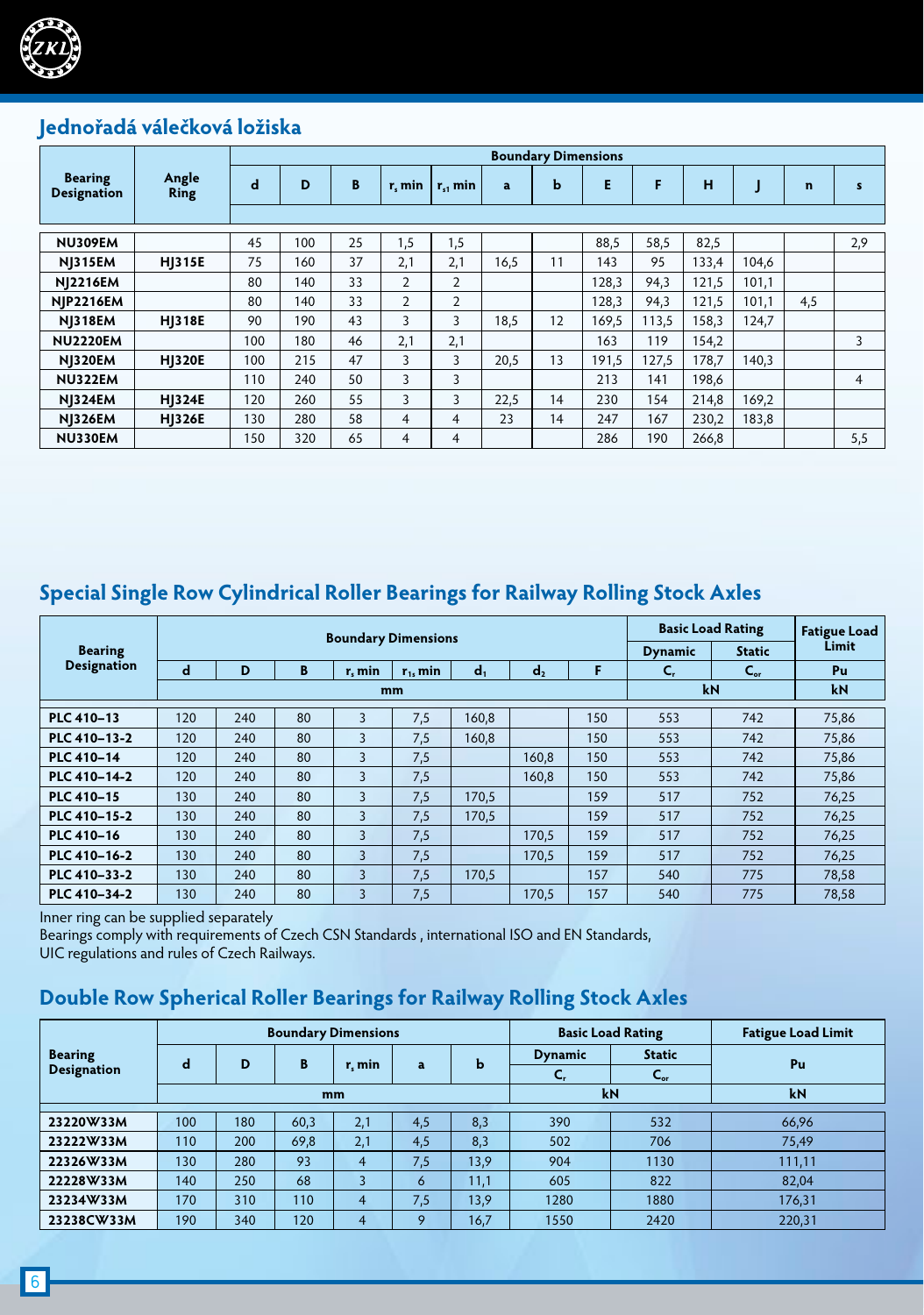

| <b>Basic Load Rating</b><br>Limiting Speed for Lubrication With    | Weight         |                      |
|--------------------------------------------------------------------|----------------|----------------------|
| <b>Static</b><br>Dynamic<br>Oil<br><b>Grease</b><br>$C_{or}$<br>∾. | <b>Bearing</b> | Angle<br><b>Ring</b> |
| <b>kN</b><br>$min-1$                                               | kg             |                      |
| 99<br>103<br>7100                                                  | 0,88           |                      |
| 267<br>242<br>4200                                                 | 3,33           | 0,41                 |
| 246<br>5000<br>196                                                 | 2,01           |                      |
| 246<br>196<br>5000                                                 | 2,01           |                      |
| 315<br>352<br>3500                                                 | 5,5            | 0,65                 |
| 445<br>4000<br>340                                                 | 4,77           |                      |
| 385<br>430<br>3200                                                 | 7,8            | 0,9                  |
| 2800<br>447<br>492                                                 | 10,3           |                      |
| 2600<br>525<br>600                                                 | 13,5           | 1,4                  |
| 570<br>670<br>2100                                                 | 16,7           | 1,65                 |
| 765<br>930<br>2000                                                 | 26,9           |                      |



ᇿ E $\circ$ 

n

H┑ ᠊ᠣ



B

| Tolerance      | Weight |     | <b>Axial Clearance</b> | Radial Clearance |       | Rolling<br><b>Stock</b>        |
|----------------|--------|-----|------------------------|------------------|-------|--------------------------------|
| <b>Class</b>   | kg     | mm  |                        | m <sub>m</sub>   |       | <b>Velocity</b><br>$km.h^{-1}$ |
|                |        |     |                        |                  |       |                                |
| P <sub>0</sub> | 16,8   | 0,9 | 0,3                    | 0,16             | 0,12  | 160                            |
| P <sub>0</sub> | 16,0   | 0,9 | 0,3                    | 0,16             | 0,12  | 160                            |
| P <sub>0</sub> | 16,8   | 0,9 | 0,3                    | 0,16             | 0,12  | 160                            |
| P <sub>0</sub> | 16,0   | 0,9 | 0,3                    | 0,16             | 0,12  | 160                            |
| P <sub>0</sub> | 15,2   | 0,9 | 0,3                    | 0,18             | 0,135 | 160                            |
| P <sub>0</sub> | 14,5   | 0,9 | 0,3                    | 0,18             | 0,135 | 160                            |
| P <sub>0</sub> | 15,2   | 0,9 | 0,3                    | 0,18             | 0,135 | 160                            |
| P <sub>0</sub> | 14,5   | 0,9 | 0,3                    | 0,18             | 0,135 | 160                            |
| <b>P6</b>      | 15,1   | 0,9 | 0,3                    | 0,18             | 0,135 | 200                            |
| <b>P6</b>      | 15,1   | 0,9 | 0,3                    | 0,18             | 0,135 | 200                            |



For deliveries to Czech Railways the technical conditions TPF ZKL 11 466 are authorized.

| Limiting Speed Frequency for Lubrication $by$ Connecting Dimensions |                           |         |     | Weight |      |                                         | <b>Coefficients</b> |                  |
|---------------------------------------------------------------------|---------------------------|---------|-----|--------|------|-----------------------------------------|---------------------|------------------|
| Oil<br>Grease                                                       | $\mathbf{a}_{\mathbf{a}}$ | $D_{a}$ | н.  |        |      |                                         |                     |                  |
|                                                                     | min                       | max     | max | $\sim$ |      | $\overline{\mathbf{v}}$<br>$\mathbf{I}$ | $Y_{2}$             | $Y_{o}$          |
| $min^{-1}$                                                          | mm                        |         | kg  |        |      |                                         |                     |                  |
| 1700<br>2000                                                        | 112                       | 168     |     | 6.9    | 0.34 |                                         | 2,8                 | 1.9 <sup>°</sup> |
|                                                                     |                           |         |     |        |      |                                         |                     |                  |
| 1500<br>1800                                                        | 122                       | 188     |     | 9.9    | 0.36 | 1.9                                     | 2,7                 | 1,8              |
| 1300<br>1600                                                        | 148                       | 262     |     | 28.6   | 0.36 | 1.8                                     | 2.7                 | 1,8              |
| 1400<br>1700                                                        | 154                       | 236     | 2,5 | 15     | 0.28 | 2,4                                     | 3,4                 | 2,2              |
| 950<br>1300                                                         | 188                       | 292     |     | 37.7   | 0.36 | 1.9 <sup>°</sup>                        | 2.8                 | 1,8              |
| 850<br>1100                                                         | 208                       | 322     |     | 47.7   | 0.36 | 1.9                                     | 2.8                 | 1.9              |